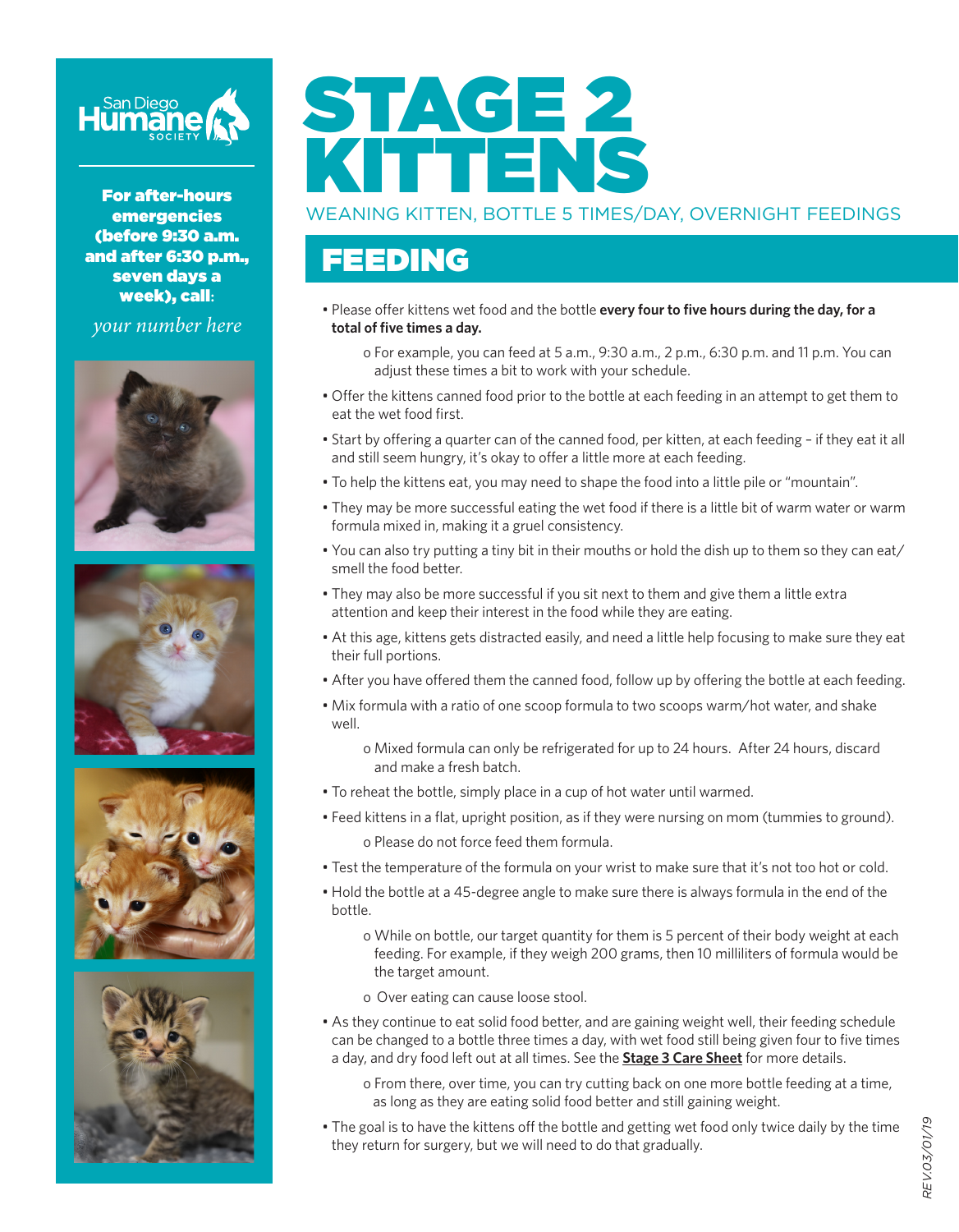#### Dry Food

- Leave some dry kibble out for the kittens at all times, as they will nibble on it throughout the day.
- Start by offering a quarter cup dry food and if all that is eaten then you can add a quarter cup more.

## STIMULATION

• You may need to stimulate the kittens to urinate and defecate before and after each feeding until they are reliably using the litter box.

o Utilize Kleenex tissues or toilet paper.

- o You can also use warm/wet tissues or unscented babies wipes.
- When you notice kittens using the litter box to urinate and defecate you can stop stimulating them.

#### WEIGHT

• Weigh kittens daily in grams, using gram scale provided. Weigh kittens around the same time every day and prior to eating, for consistency.

o Notify foster staff of weight loss, especially of large weight drops (10 percent of body weight or more) in one day.

• Record daily weight on your foster care **Log Sheet.**

# SUCKING

- Orphan kittens sometimes develop a habit of nursing on each other in the absence of their mother. If you notice kittens sucking on each other, separate them immediately. Sucking can cause serious injury, especially to male kittens.
- After kittens are separated, examine each kitten's genital region for swelling.
- Stimulate each kitten to ensure they are able to urinate. If they do not urinate after the next feeding, alert your foster team.
- Clean and dry any soiled kittens to prevent skin irritation from urine and feces.
- If you have started to reduce the number of bottles the kittens get daily, you may need to reintroduce the bottle until this behavior lessens.

#### MEDICAL MONITORING

• Monitoring for signs of illness is very important in young kittens. Here are some signs to look out for:

o Coughing, sneezing, eye/nasal discharge, lethargy, vomiting, loss of appetite, weight loss or diarrhea.

- Notify foster staff of any medical concerns the same day you notice the issue.
- For urgent matters, contact the emergency number listed at the top of this care form.